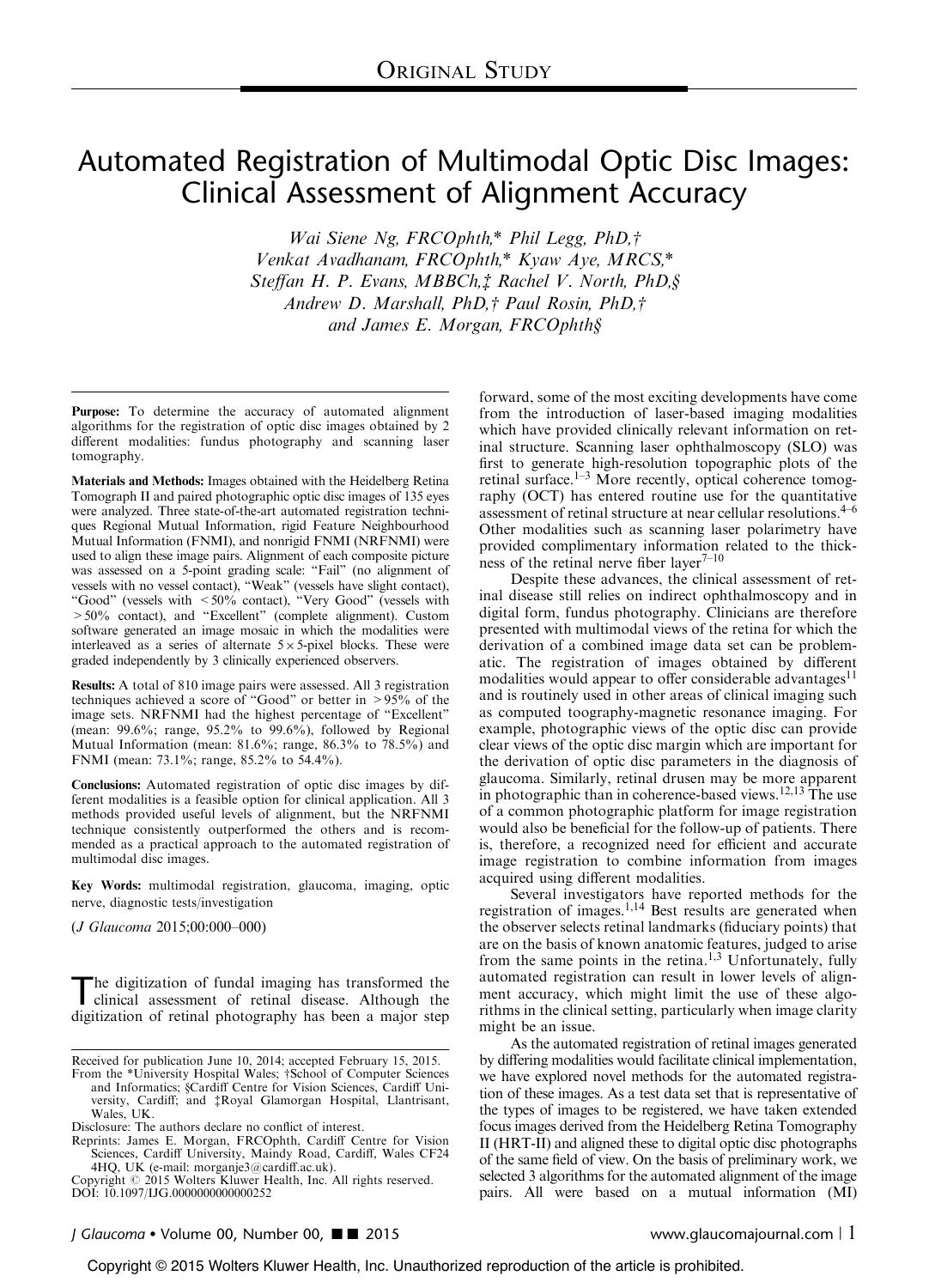<span id="page-1-0"></span>approach $4,6$  which is widely used to register images of biological structures of different modalities. It is an entropy-based measure that maximizes the interdependence of the 2 images under consideration.

Although MI methods have been used successfully, we hypothesized that the accuracy of alignment could be further improved by the inclusion of the spatial distribution of neighboring pixels and intensity mapping [Feature Neighbourhood Mutual Information (FNMI)]. FNMI algorithms were applied in 2 forms. In the first, the images maintained their respective spatial arrangements and were not deformed (rigid FNMI). We then used a recently developed nonrigid FNMI method (NRFNMI) in which registration was enhanced locally using a local MI window. We report the performance of both the rigid and NRFNMI algorithms as well as the widely used MI approach in the registration of optic disc photographs with HRT scans.

### MATERIALS AND METHODS

Registration was performed on 135 matching image pairs of color fundus photographs and SLO images centered on the optic disc. The images were obtained during the course of routine glaucoma care at the University Hospital of Wales with all patients providing written consent for images to be used for subsequent analysis and publication. The image data set included a range of normal, early glaucomatous, and advanced glaucoma subjects as determined by an experienced ophthalmologist. Fundus photographs were acquired using a TOPCON TRC50-EX with a Nikon digital camera providing images with a resolution of  $3008 \times 1960$  pixels (24 bits per pixel). SLO images were captured with a HRT-II (Heidelberg Retina Engineering). The field of view for the SLO images subtended at  $15 \times 15$  degrees and comprised of  $384 \times 384$  pixels. As the HRT-II takes images at 32 focal depths, the intensity value at each pixel location was summed to generate a single (normalized) intensity value (8 bits per pixel). Images were viewed with a bitmap palette that approximated the color of the retina. Images were procured by an experienced medical photographer where only clear images of good quality were included and images with blur were excluded. All image pairs; fundus photograph and SLO image, were acquired at the same sitting.

For the purposes of grading the quality of the alignment of these image pairs, they were presented as a static image in which the registration results were presented using a mosaic formation  $(5 \times 5$  grid of pixels for the area covered by the HRT image) to show the overlap between the 2 images (Fig. 1C). In the first set, the pixel block at X[0] Y[0] represented the HRT image and in the second set, this pixel block started with the fundus photograph image. Each image was therefore graded twice but with alternating areas of each image used for comparison thereby generating 270 images to test each algorithm. The following registration techniques were evaluated: FNMI, NRFNMI, and Regional Mutual Information (RMI). The registration time was reduced by presenting the fundus images as a  $564 \times 367$ -pixel array and the HRT image as a  $288 \times 288$ -pixel array. The fundus photograph was used as the reference image with the location of the HRT image adjusted to provide the registration.

#### Image Grading

The grading system is illustrated in Figure 1. The alignment was deemed as "Fail" if vessels with the same point of



FIGURE 1. A, Fundus photograph of optic nerve head. B, Corresponding scanning laser ophthalmoscopy image of the same optic nerve head. C, Chequer-board arrangement used to grade alignment. The chequer-board pattern was counter phased so that each image pair was assessed on the base of 2 images. D, Illustration of alignment scores. "Fail" [0] = no point of contact, "Weak" [1] = vessels contacted but overlap <20%, "Good"  $[2]$  = up to 50% vessel overlap, "Very Good"  $[3]$  = > 50% vessel overlap, "Excellent" [4] = complete vessel alignment.

origin had no point of contact. Alignment was "Weak" if the vessels contacted but overlapped  $\leq 20\%$ . Above this (up to 50% overlap) the alignment was judged to be "Good." With  $>50\%$  of overlap, the alignment was judged to be "Very Good." When the vessels showed complete alignment (no vessel border discontinuity), the overall quality of the alignment was judged as "Excellent." An example of an image pair with "Very Good" alignment is shown in Figure 1C. Assessors were masked to the technique used for alignment and images were presented in a random sequence, which were assessed at a single sitting.

### Image Alignment Techniques

The transformation space is considered to be the full space that captures some degree of overlap between the 2 images. The registration process is typically initialized with the images centered on each other, and the optimization algorithm performs an optimal search to find the transformation that maximizes alignment measure; there is no restriction in terms of practical limitations of how the images are collected as no assumptions are made within the alignment process.

2 <sup>|</sup> www.glaucomajournal.com Copyright <sup>r</sup> 2015 Wolters Kluwer Health, Inc. All rights reserved.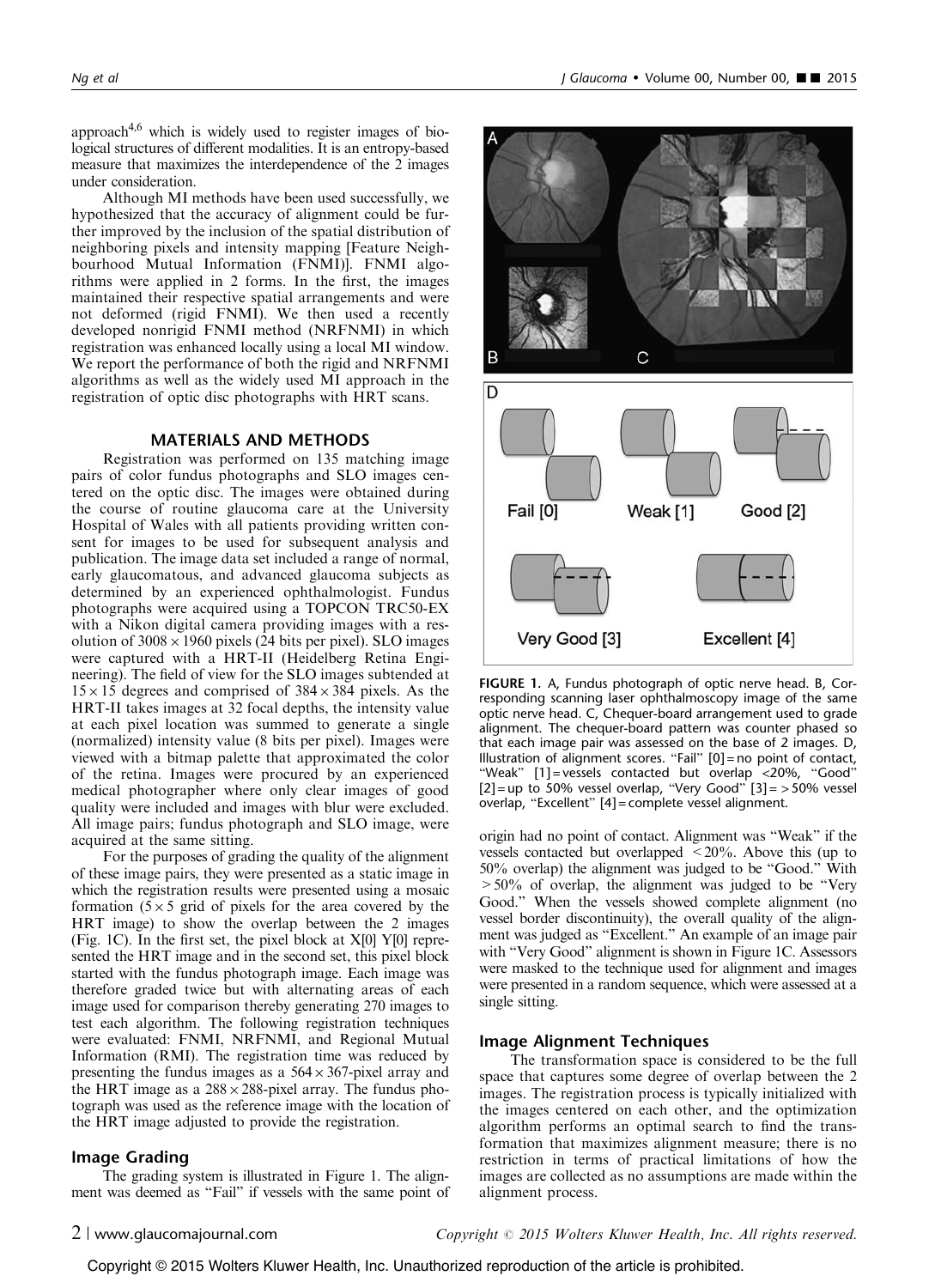RMI extends the standard MI method by incorporating at each pixel the additional intensities of all pixels within a fixed-size neighborhood. To avoid the enormous joint histograms that would arise when using the standard MI approach, the neighborhood was described by its covariance matrix, from which it is possible to efficiently compute MI.<sup>[15](#page-5-0)</sup> Secondly, a registration search for transformation space was performed by incorporating a multiresolution image pyramid. The translational search was optimized using the Nelder-Mead simplex algorithm.[10](#page-5-0)

As with RMI, rigid FNMI alignment<sup>[7,9](#page-5-0)</sup> computes an MI score that incorporates more information than just individual pixels from the image pair. This was achieved by including the gradient magnitudes of each image that were calculated at multiple spatial scales to detect structural and spatial aspects of the images.

The aim of the NRFNMI is to refine the results of rigid FNMI by allowing for some deformation of the image. Within the area of interest, the 2 images to be registered were subdivided into a set of  $4 \times 4$  windows. The centre points from these 16 windows defined our initial control points for performing the nonrigid deformation. Each window was subdivided into another set of  $4 \times 4$ windows, and a normalized MI score computed for each of these smaller windows. The overall MI score was given by the sum of individual smaller window MI scores. The translational search of each subwindow was limited to a 3 pixel radius in the central 4 windows and a 5-pixel radius in the outer 12 windows to prevent window misplacement. Finally, deformation of the SLO image was performed by taking the central points of the large 16 windows as controls. A thin-plate spline warp algorithm was applied to determine the amount of deformation.

#### Statistical Analysis

For simplicity, the scale of registration assessment was treated as linear. The linear mixed-effects model was therefore employed in which patient image and assessors were treated as random effects. Registration modes and disc grade of disease were treated as fixed effects in the model. Block replicates of registered images were inserted into the model as an additional fixed effect. *P*-value of  $\leq 0.05$  is taken as significant. Statistical analysis was carried out with IBM SPSS Statistics, version 20 software.

*P*-value of  $\leq 0.05$  is taken as significant. Statistical analysis was carried out with IBM SPSS Statistics, version 20 software.

#### RESULTS

A total of 2430 evaluations were recorded as a result of 135 unique image pairs multiplied by 2 as block replicates, by 3 different alignment techniques (RMI, NRFNMI, and FNMI) and by 3 different assessors. All images were judged to be of suitable quality for the purposes of grading. These comprised of  $45(33.3\%)$  normal discs,  $65(48.1\%)$  early glaucomatous discs, and 25 (18.5%) advanced glaucomatous discs. On general observation, the assessors did not notice any systematic bias in images for regions that were consistently misaligned although this was not formally assessed in this study. An image grade was assigned on the basis of an area of misalignment within the region of interest; as shown in [Figure 1C](#page-1-0), the overall level of grading would be "Very Good" due to vessel border misalignments seen on the inferotemporal arcade vessels. The distributions of alignment scores for the 3 observers are shown for the 3 methods of registration in Figures 2 to 4. The proportion of alignment graded as failing was  $\leq 1\%$  (mean value across observers) for all registration methods. All 3 techniques had >96% of the images marked as "Good" or better by all the 3 independent observers. The proportion of alignments scoring "Excellent" was highest for the NRFNMI at 96.8% (range, 99.6% to 95.2%); higher than FNMI and RMI. This was followed by RMI at 81.6% (range, 86.3% to 78.5%) and FNMI at 73.1% (range, 85.2% to 54.5%) ([Figure 5\)](#page-3-0). NRFNMI also had the highest percentage of "Good" or better grading comprising 99.8% of its total score. Differences between modes of registrations and image grading were statistically significant ( $P = 0.00$ ).

Block replicates and disease severity did not have a statistically significant effect on grading of images  $(P = 0.181, 0.972)$ . [Figures 6 to 8](#page-3-0) demonstrate the high levels of "Excellent" grading throughout all subsets of disc disease severity. The estimate of covariance between the assessors was very low (0.007) indicating low levels of disagreement.

#### **DISCUSSION**

Ophthalmology is increasingly reliant on the integration of digital information from a range of modalities and devices. In the management of glaucoma, these device confer the greatest clinical power when used in combination.[2,16–18](#page-4-0) Further diagnostic accuracy is also possible when consideration is given to the registration of visual field test locations and retinal structure.<sup>[19](#page-5-0)</sup> Our study advances this by demonstrating the feasibility of registering retinal image data sets from 2 commonly used imaging modalities. The NRFNMI algorithm generated "Excellent" levels of alignment in 96% of cases across all observers which is likely to be sufficient for translation to clinical practice. Importantly, these alignments were fully automated and did not require users to mark fiduciary points to initiate the process.

Multimodal alignment technologies address an important need in ophthalmology to develop a common platform for the interrogation of retinal images. Fundus photographs remain the mainstay for the assessment of retinal diseases that may outlast the development cycle of



FIGURE 2. Bar chart of alignment scores from the 3 observers for the Feature Neighbourhood Mutual Information (FNMI) registration method.

## $Copyright © 2015 Wolters Kluwer Health, Inc. All rights reserved.$  www.glaucomajournal.com | 3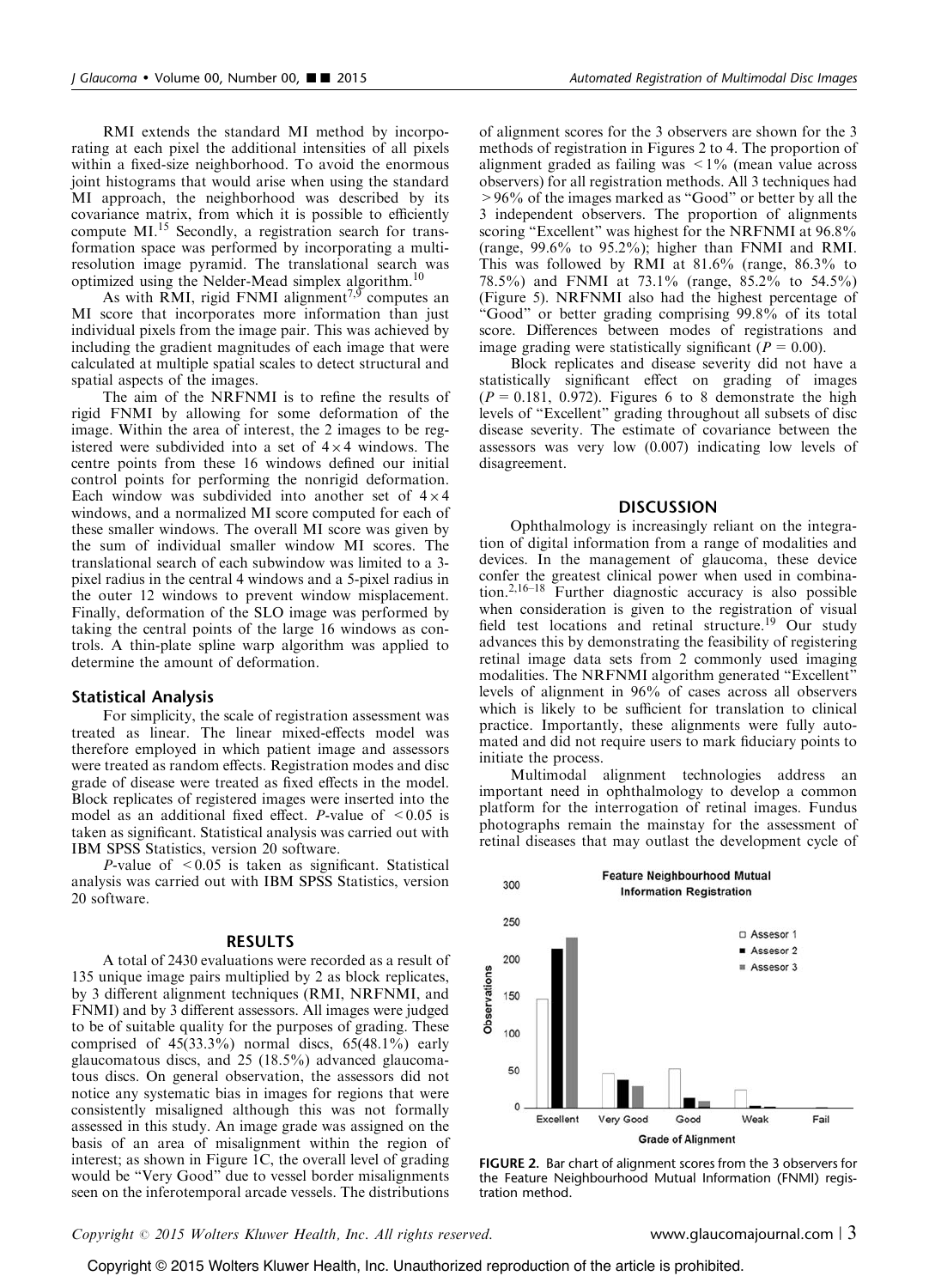<span id="page-3-0"></span>

FIGURE 3. Bar chart of alignment scores from the 3 observers for the Regional Mutual Information (RMI) registration method.

many proprietary imaging technologies. Automated multimodal registration can provide complimentary views for the demarcation of regions of interest (eg, demarcation of optic disc boundaries) which can be problematic in scanning laser images. The detection of other optic disc features indicative of disease such as retinal nerve fiber layer hemorrhages is improved with the inclusion of fundus photographs.<sup>[5,20](#page-4-0)</sup>

Our data confirm the importance of including local spatial information in the design of a retinal image alignment algorithm. The reflectivity distribution needs to be taken into consideration in a fundus and tomographic image. For example, the neuroretinal rim, which overlies the highly reflective lamina cribrosa corresponds to a region of high reflectivity. By contrast, the signal in a confocal image is low as the angle between the incidence laser beam and the retinal surface undergoes considerable changes at the margin of the optic disc resulting in light scatter. $\frac{8,21}{ }$  $\frac{8,21}{ }$  $\frac{8,21}{ }$  In view of these considerations, the relatively lower score with the MI method is not surprising as it uses pixel intensities rather than extracting structural features between images.



FIGURE 4. Bar chart of alignment scores from the 3 observers for the nonrigid Feature Neighbourhood Mutual Information (NRFMI) registration method.

**Comparative Alignment Method Accuracy** 



FIGURE 5. Bar chart of comparative alignment accuracy scores between rigid Feature Neighbourhood Mutual Information (FNMI), Regional Mutual Information (RMI), and nonrigid Feature Neighbourhood Mutual Information (NRFNMI) registration methods.

Only individual pixel intensities are considered in this method but no spatial information is taken into account. Although MI is widely used in the field of medicine for registering images of different modalities, improvements to MI have been proposed. For example, with gradient MI, the standard MI is computed and is then multiplied by a gradient term.<sup>[22](#page-5-0)</sup> A higher order MI proposed by Rueckert et al<sup>[23](#page-5-0)</sup> calculates entropy for intensity pairs rather than individual intensities.

All registration algorithms are vulnerable to the effects of local maxima in the registration surface, which can adversely affect search optimization. Inclusion of the radius of the neighborhood pixels improved the accuracy of registration with RMI, but also increased the matrix size and computational time. FNMI, a novel similarity measure technique developed by Legg and colleagues<sup>[7,11,9,12,13](#page-5-0)</sup> incorporates multiscale feature derivatives along with spatial neighborhood knowledge into the MI framework. The FNMI technique is advantageous in that excellent registration is provided for even blurred images, a drawback

Grades of Images aligned by RMI with subsets



FIGURE 6. Bar chart of alignment scores from Regional Mutual Information (RMI) with subsets of images with disc disease severity.

 $4$  | www.glaucomajournal.com  $Copyright \odot$  2015 Wolters Kluwer Health, Inc. All rights reserved.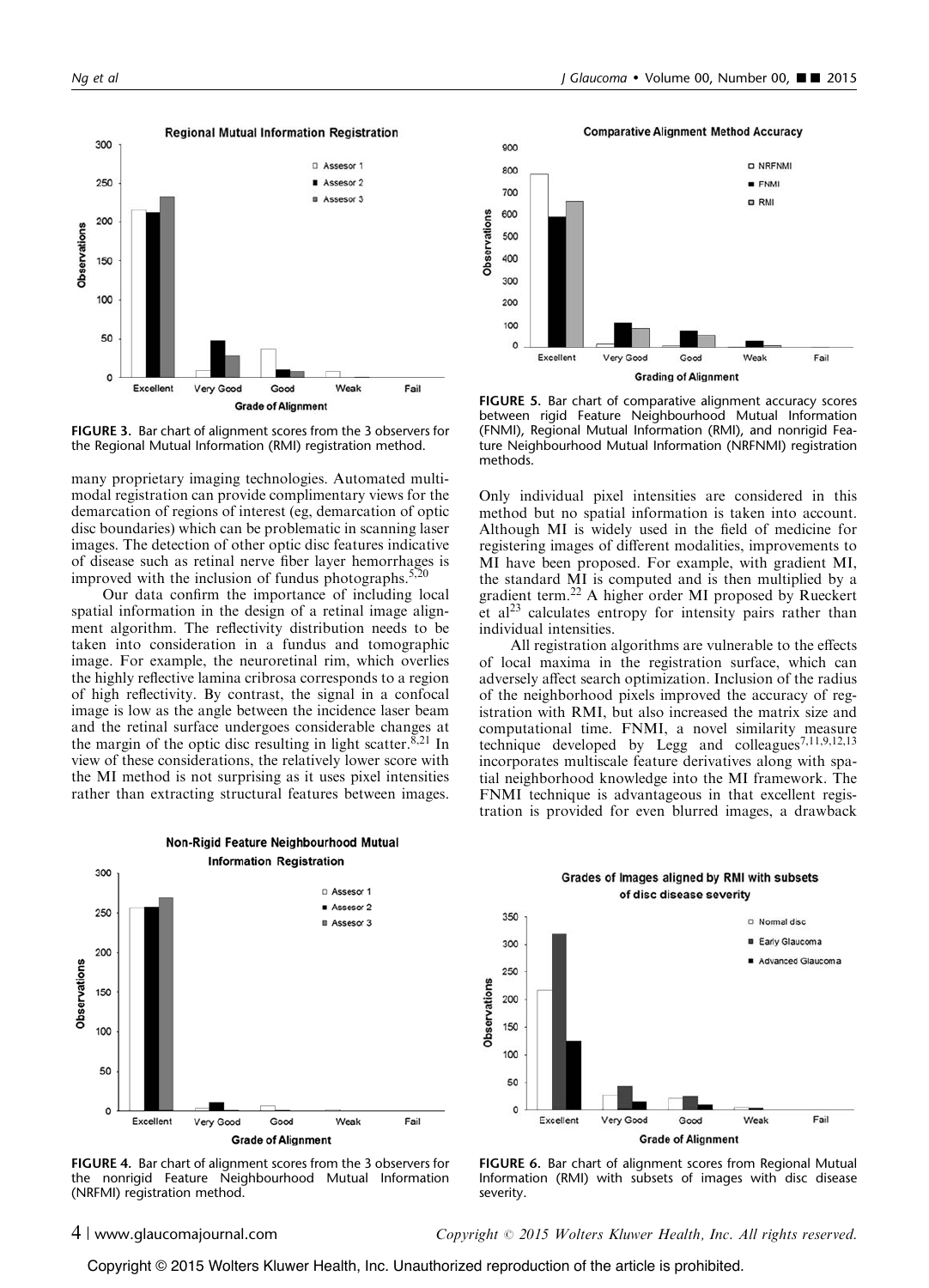<span id="page-4-0"></span>

FIGURE 7. Bar chart of alignment scores from rigid Feature Neighbourhood Mutual Information (FNMI) with subsets of images with disc disease severity.

which often arises in clinical practice in the presence of cataract, high degrees of astigmatism, or movement.

Although rigid FNMI provides accurate registration for most of the image pairs, subtle misalignments were apparent in certain sets. Differences in the acquisition techniques of SLO and fundus photography coupled with the alterations in eye position during image acquisition can lead to subtle elastic deformations in the images that will become manifest during rigid registration. Kubecka and Jan<sup>[14](#page-5-0)</sup> recommended a generalized elastic registration for the registration of fundus and SLO images as there can be some deformation between the 2 images.<sup>1</sup>

The alignment algorithms could potentially be used for tracking purposes over time, although this was not necessarily the focus of this work. The clinician can control the amount of deformation that is introduced into the registration; therefore this could be restricted to a  $+1$  pixel range for each window. The clinician can also choose to compare against the rigid FNMI result. Each of the algorithms is designed to register the images where there is the greatest similarity shared between the images, however, in a case where over time the structure could well change



FIGURE 8. Bar chart of alignment scores from nonrigid Feature Neighbourhood Mutual Information (NRFNMI) with subsets of images with disc disease severity.

significantly, then the clinician would most likely choose to make a judgment to avoid overfitting of the deformation model, hence reducing the chances of masking true anatomic change from disease progression for the sake of better alignment.

All 3 techniques perform relatively fast, and within a timely manner for practical clinical use, yet we recognize that the runtime could be improved further with optimized production code. For instance, in our paper, Legg et al<sup>[24](#page-5-0)</sup> described that RMI computational times varies between 14.02 and 96.83 seconds depending on r. The mean FNMI time was 119.18 seconds, with NFRNMI taking an additional 30 seconds. Overall, registration for all algorithms was complete within 2 to 3 minutes, with NRFNMI giving the best registration accuracy. It is important to note that these intervals were based on debug (test) code rather than a fully optimized development code.

With regards to the robustness of the registration techniques, the search optimization scheme is used to avoid the algorithm becoming trapped by local maxima. The offset of an initialization point does not greatly impact on the registration runtime, as the search optimization scheme will take larger steps toward the maximal solution, which is first performed at a coarse level of the image pyramid. Having found the registration at the coarse level, the algorithm then refines the registration at finer resolution levels, until the result is derived for the full resolution. To enhance robustness, multiple initialization points could be utilized to avoid the possibilities of exceeding a maximum offset in terms of translation or rotation. These approaches are designed to limit dependency of requirements at the acquisition stage, as the algorithms were tested on a variety of image pairs captured under different conditions by the operating clinician. We also conducted registration convergence tests on a variety of registration approaches, including FNMI and RMI, to understand the "surface" of the registration function across the full image space. We found that FNMI provided the greatest coverage of convergence points, and also provides a clear incline toward the global maximum.<sup>24</sup>

In summary, NRFNMI-based alignment is a novel time-efficient method that requires a fraction of the data needed for RMI-based alignment and delivers excellent registration accuracy. Further studies are required to evaluate the clinical validity of this technique for registration of other image modalities such as stereophotography and OCT. We anticipate that these algorithms will be suited to the alignment of same modality images and therefore for the detection of change in images taken over time, an essential paradigm for clinical practice.

#### **REFERENCES**

- 1. Chrástek R, Skokan M, Kubecka L, et al. Multimodal retinal image registration for optic disk segmentation. Methods Inf Med. 2004;43:336–342.
- 2. Kamal D, Garway-Heath D, Hitchings R, et al. Use of sequential Heidelberg retina tomograph images to identify changes at the optic disc in ocular hypertensive patients at risk of developing glaucoma. Br J Ophthalmol. 2000;84:993–998.
- 3. Kolar R, Kubecka L, Jan J. Registration and fusion of the autofluorescent and infrared retinal images. Int J Biomed Imaging. 2008;2008:513478.
- 4. Paul V, William M. Wells III. Alignment by maximization of mutual information. Int J Comput Vis. 1997;24:137–154.
- 5. Drexler W, Fujimoto JG. State-of-the-art retinal optical coherence tomography. Prog Retin Eye Res. 2008;27:45–88.
- 6. Collignon A, Maes F, Delaere D, et al. Automated multimodality image registration based on information theory. In: Bizais Y, Barillot C, Di Paola R, eds. Information Processing

 $Copyright © 2015 Wolters Kluwer Health, Inc. All rights reserved.$  www.glaucomajournal.com | 5